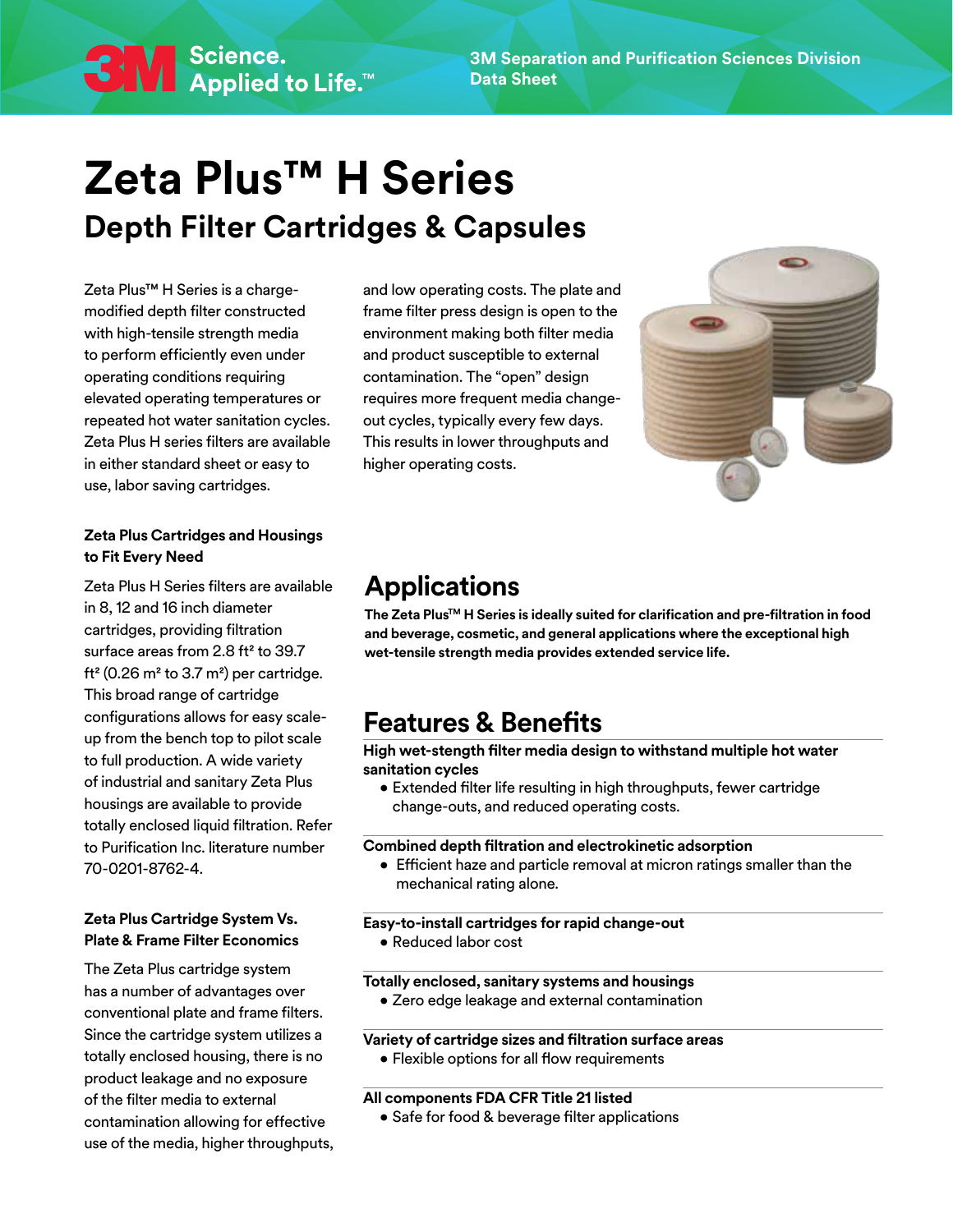Plate and frame filters are labor intensive, requiring two people four to eight hours to change out the media. Zeta Plus cartridges are easy to install and remove, usually taking about 15 minutes, resulting in significant labor cost reductions. Coupled with the floor space reduction of the vertical Zeta Plus housing design and a typical 50% or greater decrease in initial capital cost when compared to a comparable plate and frame filter, the savings become substantial.

Table 1 highlights the economic advantages in capital and operating costs that the Zeta Plus system provides over conventional sheet filtration using a plate and frame filter. To complete this analysis, a generic process line running at 350 Hl/hr (1,000,000 Hl/yr) was used. A two stage Zeta Plus configuration is compared to a standard plate and frame system. Discounted cash flow was determined using a 10-year life period.

| $\tilde{\phantom{a}}$                        | <b>Plate &amp; Frame Filter</b><br>(U.S. Cents/HL) | Zeta Plus <sup>™</sup> Cartridge<br>System (U.S. Cents/HL) |
|----------------------------------------------|----------------------------------------------------|------------------------------------------------------------|
| <b>Capital Cost</b>                          | 8.5                                                | 1.3                                                        |
| <b>Media Cost</b>                            | 6.8                                                | 12.2                                                       |
| Labor-Media Change-out                       | 1.1                                                | 0.1                                                        |
| Loss-Leakage                                 | 1.3                                                | $\overline{\phantom{0}}$                                   |
| <b>Regeneration &amp; Sanitization Costs</b> | 2.8                                                | 0.4                                                        |
| <b>Spare Parts &amp; Maintenance</b>         | 1.5                                                | 0.2                                                        |
| <b>Total Costs/HL</b>                        | 22.0                                               | 14.0                                                       |

#### **Table 1: Zeta PlusTM Cartridges vs. Plate & Frame Filters**

#### **Superior Particle Removal**

Zeta Plus filter media offers unique advantages in contamination removal because of its electrokinetic properties. In addition to the mechanical exclusion of particles by its depth loading feature, Zeta Plus filter media adsorbs contaminants too small for removal by mechanical straining alone. Since most particles in suspension have been shown to exhibit a negative charge, virtually all contaminants can be removed with proper grade selection.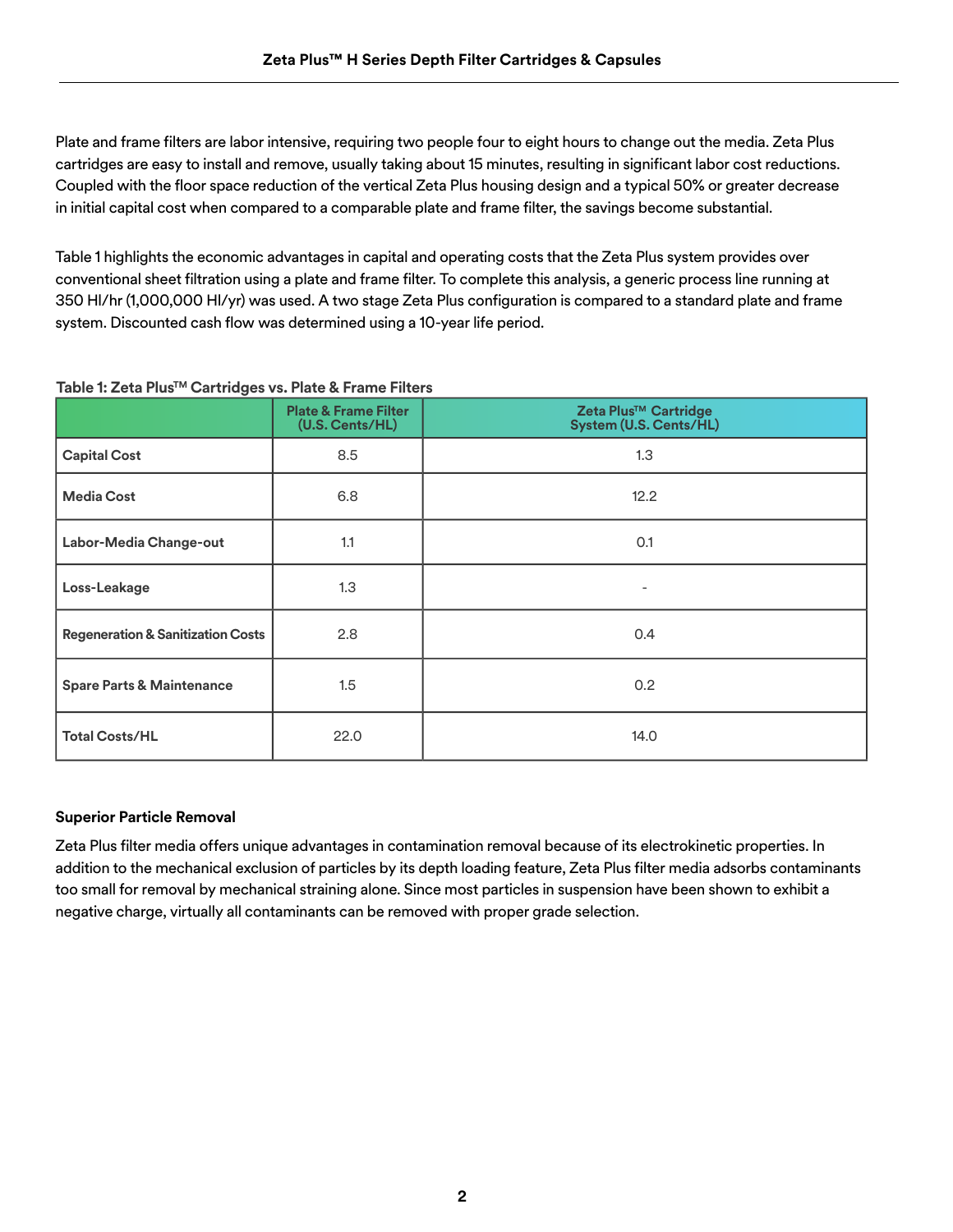Polishing

Calcium (ppm) <0.05 0.9 <0.08 <0.08 <0.08 0.09

12

### **50% Ethanol Grade Selection**

**8% Ethanol**

 $\ddot{\phantom{0}}$ asorpuon. Actuaro<sub>k</sub> should be considered in grade selection. Technical support in optimal grade selection is provided by your local Master Contains)<br>Conta<br>Conta Zeta Plus™ H Series filter media are available in a broad range of grades. Mechanical straining alone, as determined by<br>mean-flow pore analysis, is indicated in Figure 1. Particles smaller than the rated pore size will be ∠eta Plus™ H Series filter media are available in a broad range of grades. Mechanical straining alone, as determined by<br>mean-flow pore analysis, is indicated in Figure 1. Particles smaller than the rated pore size will be Initial 4 8 12 16 20 H Series filter media because of electrokinetic adsorption. Actual operating conditions and the product to be filtered Tensile Strength (Kg/in) Representative/Distributor or by the 3M Purification Inc. Application Engineering.



#### **Graph 1: 90˚C Water Exposure**



#### **Graph 2: 135˚C Steam Exposure**

Alternative Cellulose Based Media



### **Graph 1: 90˚C Water Exposure Superior Strength and Resistance**

extended exposure to high service temperatures. The superior wet tensile strength of Zeta Plus H Series media combined with a highly durable cartridge design ensures integrity under flow and pressure variations where poorly designed 8 10 competitive products suffer media erosion, deformation and bypass. xt<br><sub>/</sub><br>lig **Graph 2: 135˚C Steam Exposure** ur<br>n, Zeta Plus H Series filters are specifically designed for applications requiring numerous hot water sanitization cycles or

### 2 **High Performance in Microbial Reduction**

0 2 Zeta Plus H Series media demonstrate excellent microbial reduction as noted in Table 2 below. No organisms were In the state  $\mathbf{r}$  and  $\mathbf{r}$  and  $\mathbf{r}$  and  $\mathbf{r}$ nstream of t detected downstream of the Zeta Plus media after filtration. This confirms the effectiveness of Zeta Plus H Series media in protection of final membrane filters and in producing a microbiologically stable product when used alone.

| <b>Media Grade</b> | Microorganism used for<br>challenge        | Removal (CFU/cm <sup>2</sup> of media) | <b>Organisms in Filtrate</b> |
|--------------------|--------------------------------------------|----------------------------------------|------------------------------|
| 30H                |                                            | $4.1 \times 10^{8}$                    | O                            |
| 50H                | Saccharomyces<br>cerevisae<br>(ATCC-36026) | $6.8 \times 10^8$                      | O                            |
| 60H                |                                            | $6.0 \times 10^8$                      | 0                            |
| 60H                | Oenococcus oeni                            | $5.5 \times 10^{8}$                    |                              |
| 90H                | (ATCC-23279)                               | $7.2 \times 10^8$                      |                              |

### **Table 2: Zeta Plus™ H Series Microbial Reduction**

Challenge conditions used in these tests: microbial concentration: 10 $^{\circ}$  - 10 $^{\circ}$  organisms/ml flow rate: 0.25 gpm/ft² (10 lpm/m²)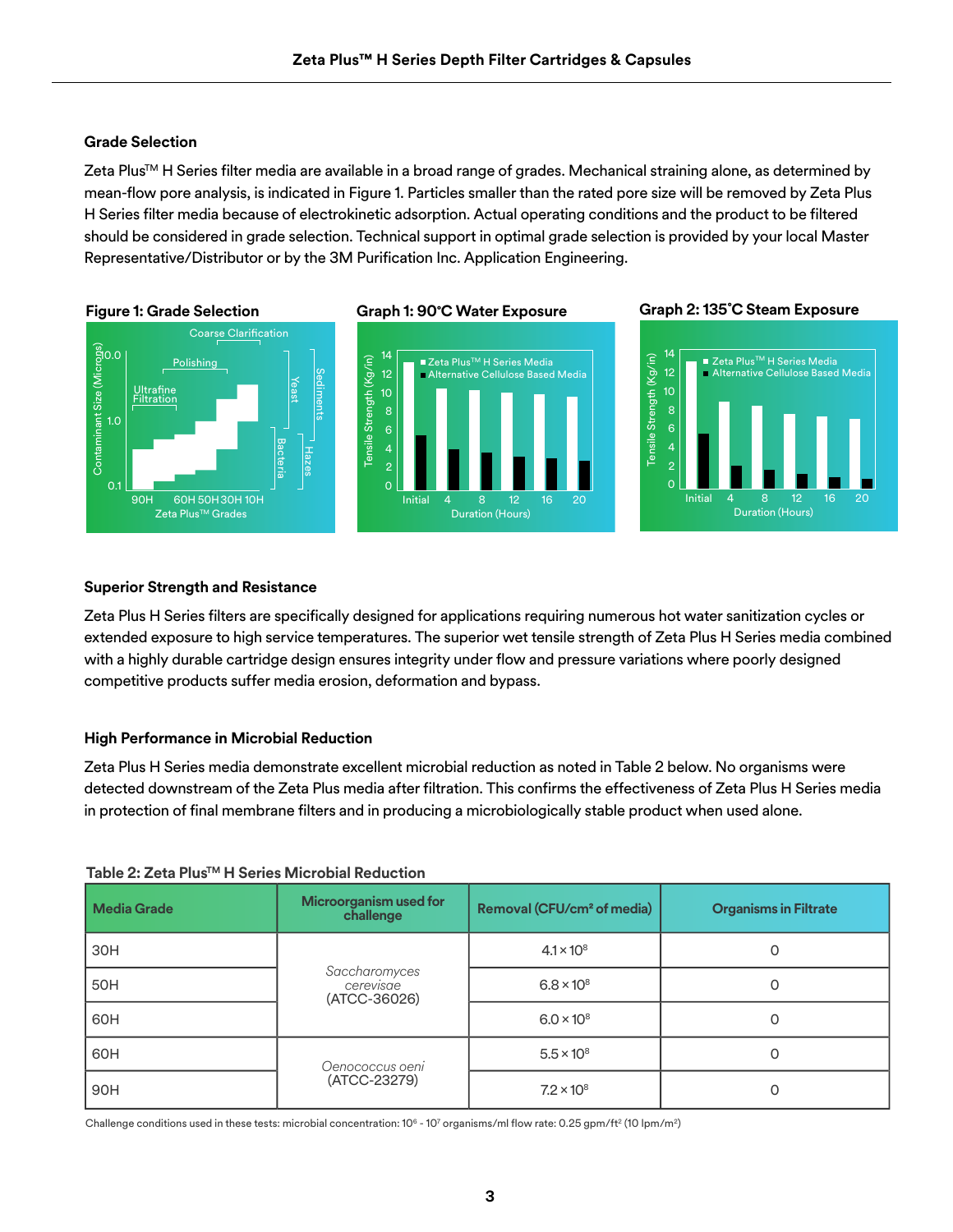#### **Low Extractables**

Calcium and iron extractable concentrations of Zeta Plus™ H media in a variety of solutions are shown in Table 3 below. The data represent a static soak of the media in the listed fluid at a ratio of 10 ml of fluid/1 gram of media (approximately 1.2 liter/ft²). Even at this high ratio of media weight to soak volume, the results show extremely low extractable levels. As a Good Manufacturing Practice, 3M Purification Inc. recommends a 1.25 gallon/ft<sup>2</sup> (50 I/m<sup>2</sup>) flush of Zeta Plus H Series media with either filtered water or product prior to use. Moreover, specific rinsing procedures can be developed on-site for special applications to reduce these levels even further.

| <b>Media Grade</b> |               | 10H     | <b>30H</b> | <b>50H</b> | 60H     | <b>90H</b> |
|--------------------|---------------|---------|------------|------------|---------|------------|
| D.I. Water         | Calcium (ppm) | < 0.05  | 0.1        | 0.12       | 0.13    | 0.15       |
|                    | Iron (ppm)    | < 0.015 | < 0.015    | < 0.015    | < 0.015 | < 0.015    |
| 8% Ethanol         | Calcium (ppm) | < 0.05  | 0.9        | < 0.08     | < 0.08  | 0.09       |
|                    | Iron (ppm)    | < 0.015 | < 0.015    | < 0.015    | < 0.015 | < 0.015    |
| 50% Ethanol        | Calcium (ppm) | < 0.05  | < 0.08     | < 0.08     | < 0.08  | < 0.08     |
|                    | Iron (ppm)    | < 0.015 | < 0.015    | < 0.015    | < 0.015 | < 0.015    |

#### **Table 3: Extractables**

| <b>Recommended Operating Parameters</b> |                                                          |  |  |  |
|-----------------------------------------|----------------------------------------------------------|--|--|--|
| Cartridge Max. Temp.                    | 180°F (80°C)                                             |  |  |  |
| BC25 Max. Temp.                         | 100°F (40°C)                                             |  |  |  |
| <b>Change-out Differential Pressure</b> | 35 psid (2.4 bar)                                        |  |  |  |
| Rec. Flow Rate*                         | 0.25-0.5 gpm/ft <sup>2</sup> (10-20 lpm/m <sup>2</sup> ) |  |  |  |
| <b>Max. Flow Rate</b>                   | 1.0 gpm/ft <sup>2</sup> (40 lpm/m <sup>2</sup> )         |  |  |  |
| <b>Pre-use Rinse Volume</b>             | 1.25 gallons/ft <sup>2</sup> (50 liters/m <sup>2</sup> ) |  |  |  |

\*Consult 3M Purification Inc. for the best flow rate for your application.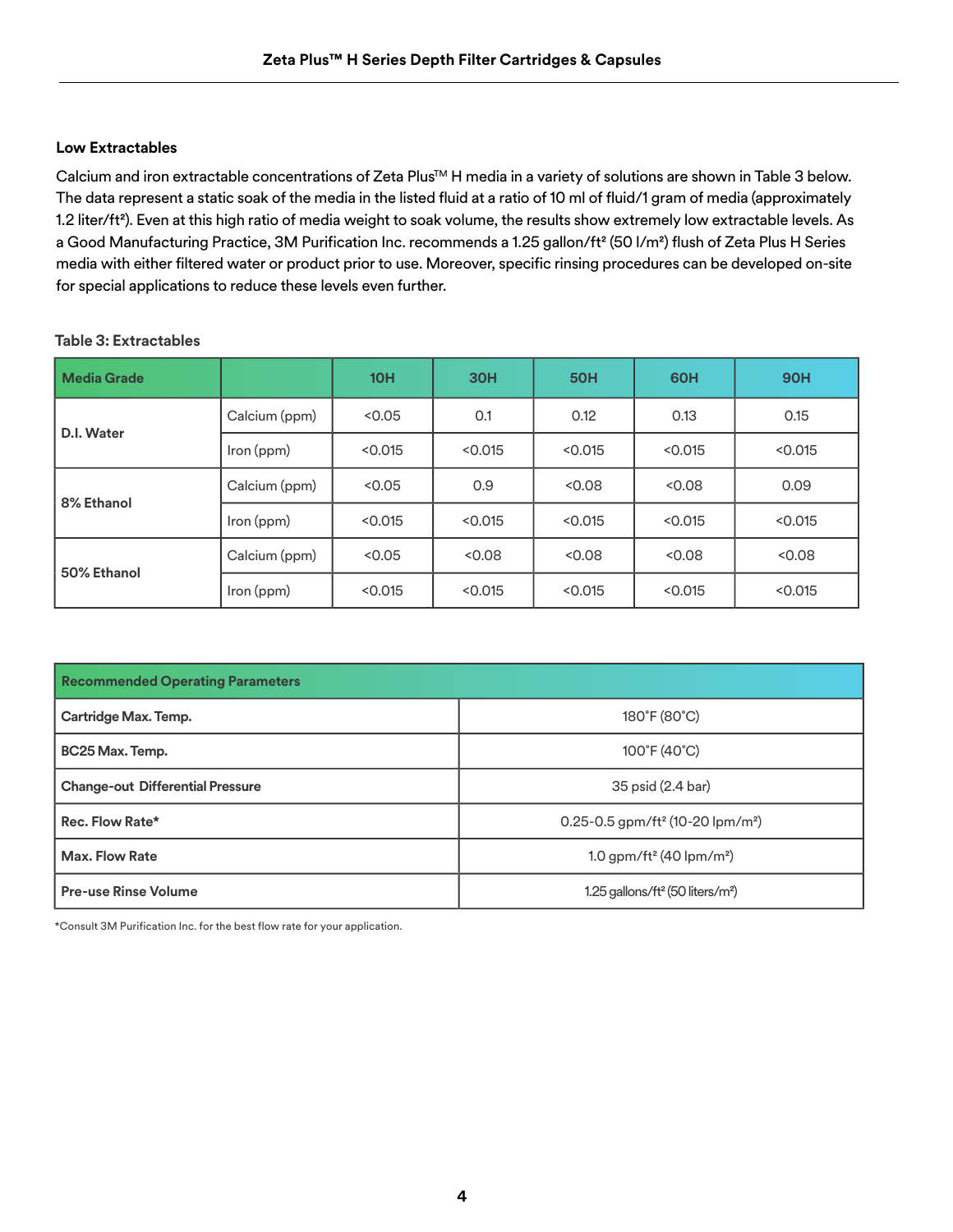A single Zeta Plus<sup>™</sup> cartridge is composed of an assembly of Zeta Plus cells. Each cell is composed of two Zeta Plus H Series media discs on either side of a polypropylene "stiff cell" separator. The stiff-cell separator, as depicted in Figure 2, is a 3M Purification Inc. innovation. It provides a more durable cartridge with enhanced flow characteristics resulting in longer service life. The discs are sealed together at the circumference by an injection molded polypropylene edge seal. The cells are then unitized into a cartridge using set compression that results in a rugged, durable cartridge (Figure 2). The cells are held in place by three stainless steel bands in the core of the cartridge. All components of Zeta Plus H Series filter cartridges are listed in CFR 21 by the US Food and Drug Administration as safe for food contact.

#### **Cartridge Configurations**

Zeta Plus cartridges are available in a variety of size and number of cell combinations. Table 4 lists information about Zeta Plus H Series configurations.

#### **Table 4: H Series Cartridge Configurations**

| <b>Catalog Number</b> | <b>Nominal Diameter</b> | <b>Height</b>       | <b>Effective Filtration Area</b>             | <b>Number of Cells</b> |
|-----------------------|-------------------------|---------------------|----------------------------------------------|------------------------|
| 45109                 | 8 in (203 mm)           | 6 11/16 in (170 mm) | $2.8$ ft <sup>2</sup> (0.26 m <sup>2</sup> ) | 8                      |
| 45167                 | 8 in (203 mm)           | 6 5/8 in (168 mm)   | $2.5$ ft <sup>2</sup> (0.23 m <sup>2</sup> ) |                        |
| 45237                 | 12 in (304 mm)          | 10 3/4 in (273 mm)  | 12.3 ft <sup>2</sup> (1.1 m <sup>2</sup> )   | 12                     |
| 45245                 | 12 in (304 mm)          | 10 3/4 in (273 mm)  | 16.4 ft <sup>2</sup> (1.5 m <sup>2</sup> )   | 16                     |
| Z16P                  | 16 in (406 mm)          | 10 3/4 in (273 mm)  | $34.7$ ft <sup>2</sup> (3.2 m <sup>2</sup> ) | 14                     |



#### **Cartridge Construction Figure 2: Cartridge Construction**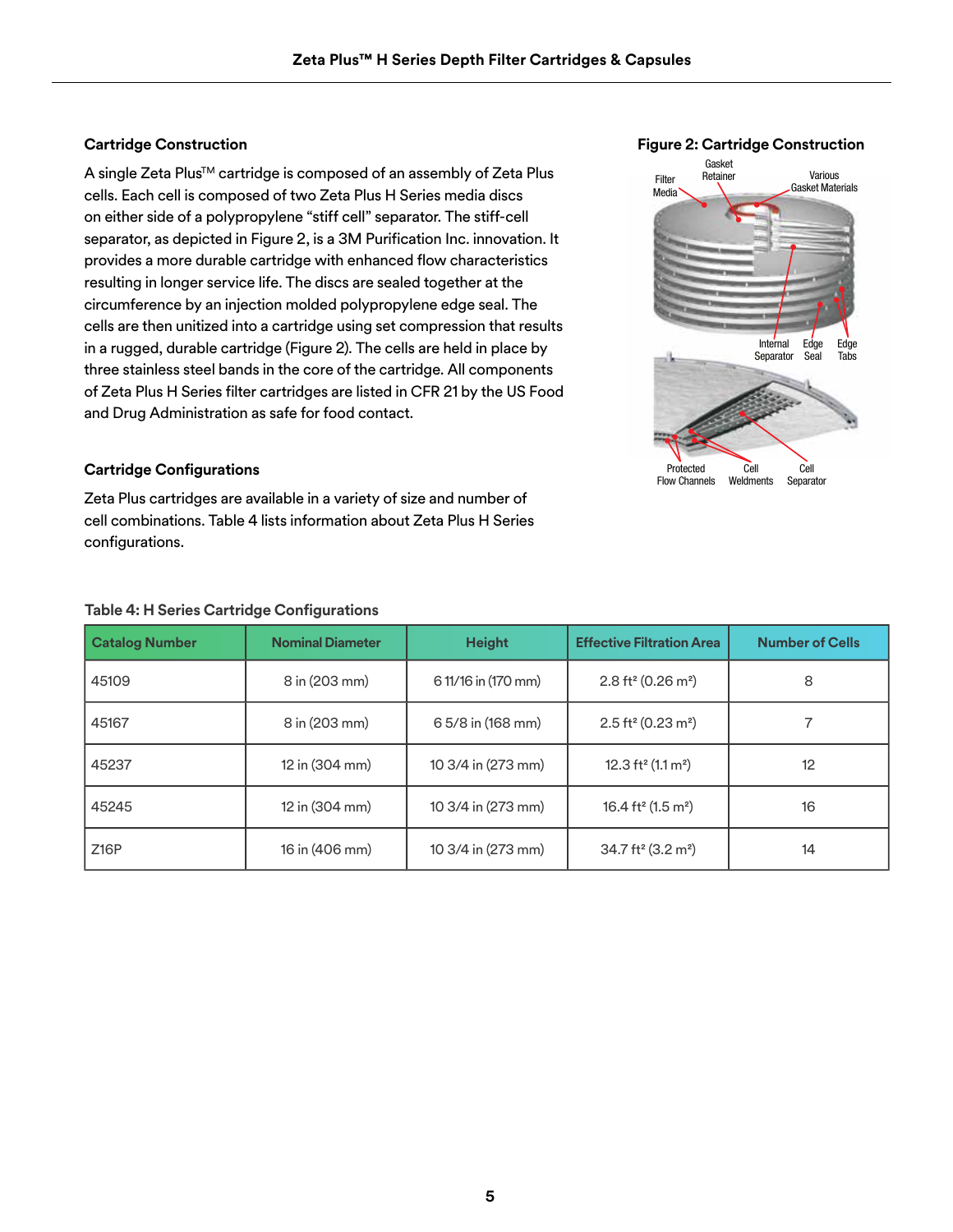#### **Flow Characteristics**

Graphs 3 and 4 show initial differential pressure values for Zeta Plus™ H Series media versus specific flow rates in water and a 10 cst viscosity oil, respectively.



#### **Graph 3 and 4: Zeta PlusTM Flow Characteristics**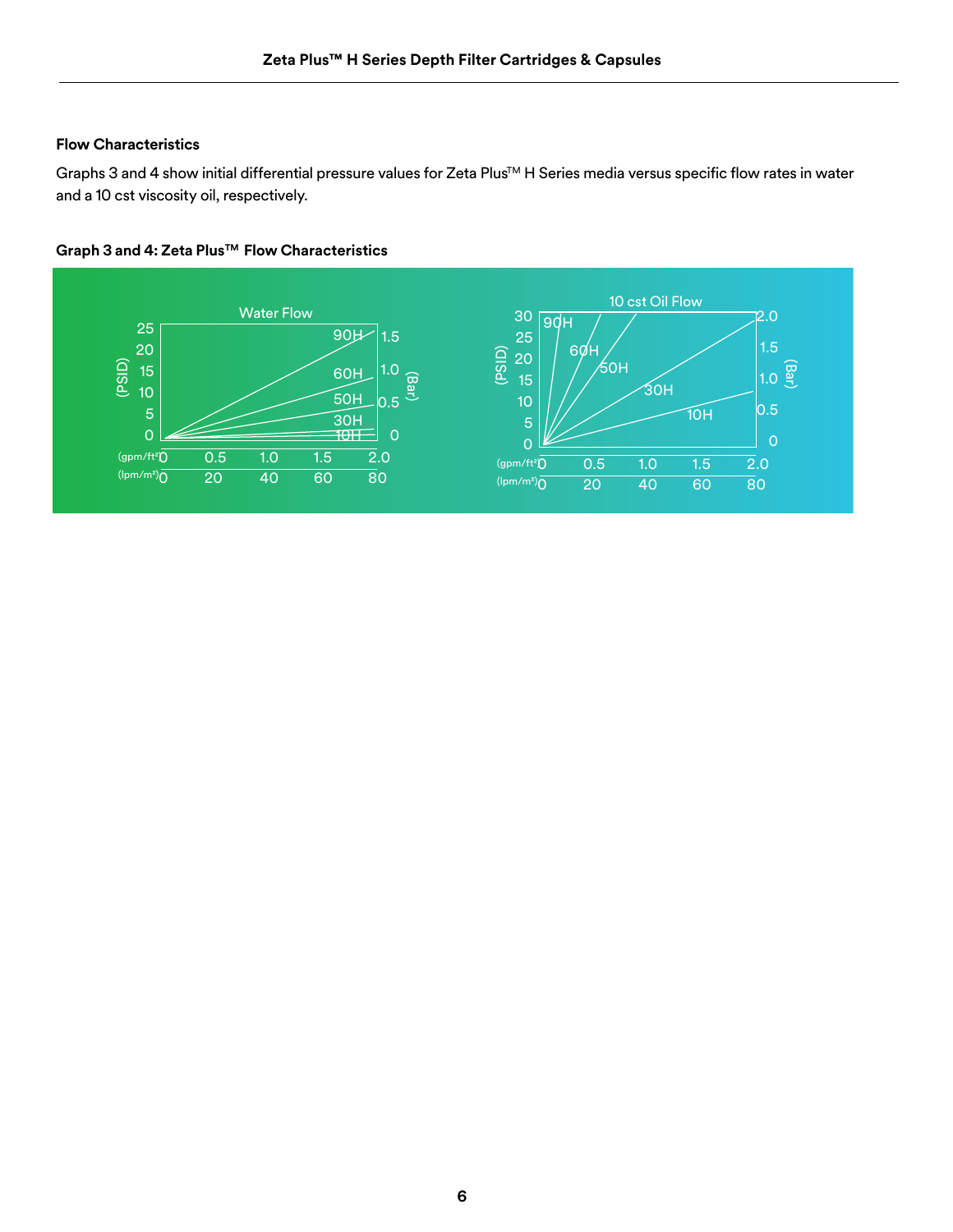## **Zeta Plus™ H Series Ordering Guide**

#### **BC25 Disposable Capsules**

| <b>Cartridge Number</b> | <b>Nominal Filter Area</b>                     | <b>Connection Options</b> | <b>Media Grade</b>      | <b>Media Formulation</b>                       |
|-------------------------|------------------------------------------------|---------------------------|-------------------------|------------------------------------------------|
| <b>BC</b> Capsule       | 0025 3.9 in <sup>2</sup> (25 cm <sup>2</sup> ) | <b>S</b> (Sanitary)       | 05, 10, 30,<br>50,60,90 | <b>H</b> - Inorganic Filter Aid<br>& Cellulose |

#### **8" Diameter Cartridges**

| <b>Cartridge Number</b>          | <b>Gasket</b> | <b>Media Grade</b> | <b>Media Formulation</b> |
|----------------------------------|---------------|--------------------|--------------------------|
| 45109 (8" 8 cell)                | 11 - Nitrile  | 05, 10, 30,        | H - Inorganic Filter Aid |
|                                  | $14 - EPR$    | 50,60,90           | & Cellulose              |
| 45167 (8" 7 cell O-ring Plug in) | 01 - Nitrile  | 05, 10, 30,        | H - Inorganic Filter Aid |
|                                  | $02 - EPR$    | 50,60,90           | & Cellulose              |

#### **12" Diameter Cartridges**

| <b>Cartridge Number</b>                    | <b>Geometric Variation</b>     | <b>Gasket</b>                            | <b>Media Grade</b>      | <b>Media Formulation</b>                |
|--------------------------------------------|--------------------------------|------------------------------------------|-------------------------|-----------------------------------------|
| 45237 (12" 12 cell)<br>45245 (12" 16 cell) | 01 - Standard<br>Polypropylene | A - Silicone<br>$C - EPR$<br>D - Nitrile | 05, 10, 30,<br>50,60,90 | H - Inorganic Filter Aid<br>& Cellulose |

#### **16" Diameter Cartridges**

| <b>Cartridge Number</b>   | <b>Gasket</b>                            | <b>Media Grade</b>      | <b>Media Formulation</b>                       |
|---------------------------|------------------------------------------|-------------------------|------------------------------------------------|
| <b>Z16P</b> (16" 14 cell) | A - Silicone<br>$C - EPR$<br>D - Nitrile | 05, 10, 30,<br>50,60,90 | <b>H</b> - Inorganic Filter Aid<br>& Cellulose |

**PLEASE NOTE: The Order Guide above is for reference only. Not all combinations are available.**

**Please consult with your 3M representative to determine the appropriate part number for your application.**